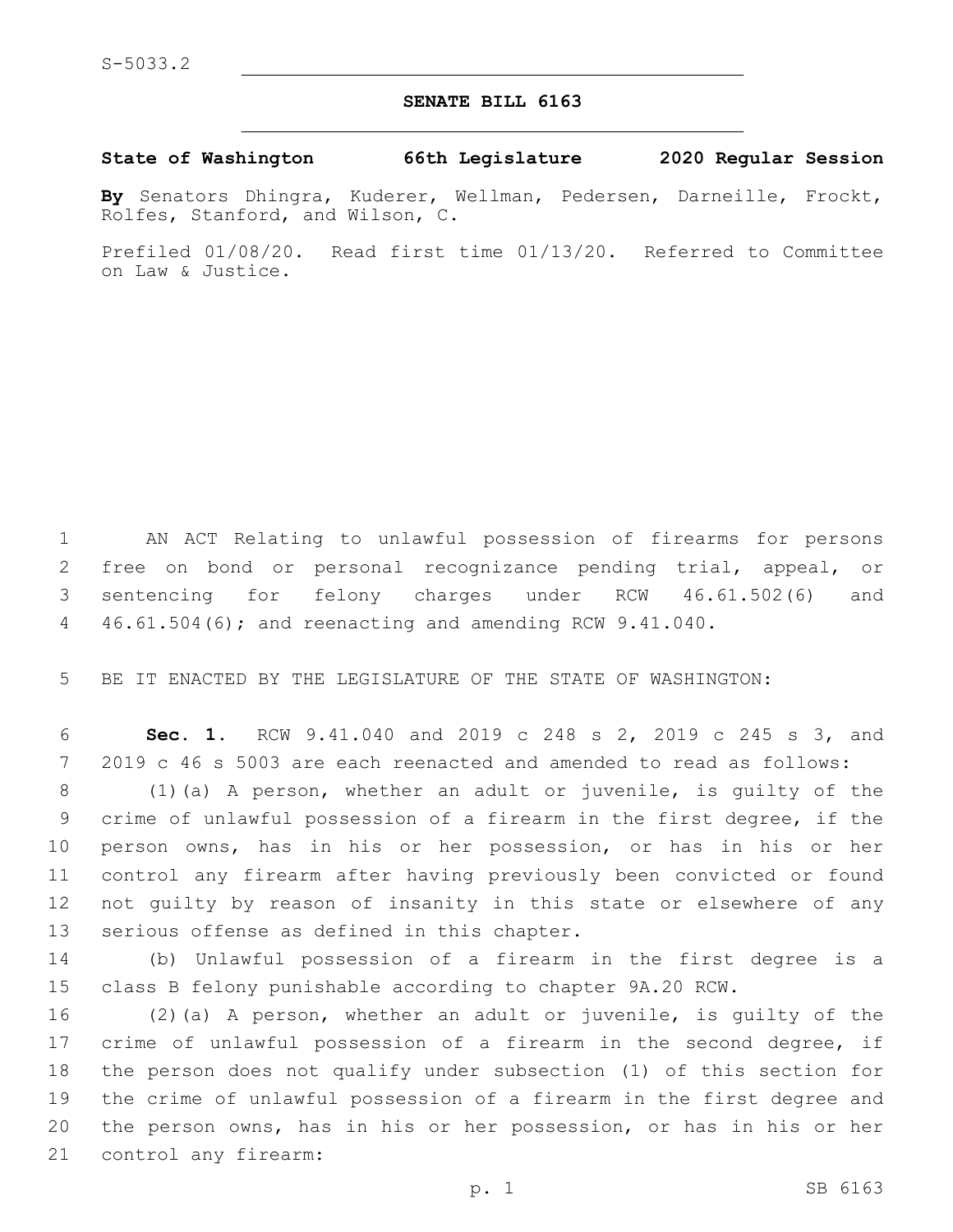(i) After having previously been convicted or found not guilty by reason of insanity in this state or elsewhere of any felony not specifically listed as prohibiting firearm possession under subsection (1) of this section, or any of the following crimes when committed by one family or household member against another, committed on or after July 1, 1993: Assault in the fourth degree, coercion, stalking, reckless endangerment, criminal trespass in the first degree, or violation of the provisions of a protection order or no-contact order restraining the person or excluding the person from a residence (RCW 26.50.060, 26.50.070, 26.50.130, or 10.99.040);

 (ii) After having previously been convicted or found not guilty by reason of insanity in this state or elsewhere of harassment when committed by one family or household member against another, 14 committed on or after June 7, 2018;

 (iii) During any period of time that the person is subject to a court order issued under chapter 7.90, 7.92, 9A.46, 10.14, 10.99, 17 26.09, 26.10, 26.26A, 26.26B, or 26.50 RCW that:

 (A) Was issued after a hearing of which the person received actual notice, and at which the person had an opportunity to 20 participate;

 (B) Restrains the person from harassing, stalking, or threatening the person protected under the order or child of the person or protected person, or engaging in other conduct that would place the protected person in reasonable fear of bodily injury to the protected 25 person or child; and

 (C)(I) Includes a finding that the person represents a credible threat to the physical safety of the protected person or child and by its terms explicitly prohibits the use, attempted use, or threatened use of physical force against the protected person or child that would reasonably be expected to cause bodily injury; or

 (II) Includes an order under RCW 9.41.800 requiring the person to surrender all firearms and prohibiting the person from accessing, 33 obtaining, or possessing firearms;

 (iv) After having previously been involuntarily committed for mental health treatment under RCW 71.05.240, 71.05.320, 71.34.740, 71.34.750, chapter 10.77 RCW, or equivalent statutes of another jurisdiction, unless his or her right to possess a firearm has been 38 restored as provided in RCW 9.41.047;

 (v) After dismissal of criminal charges based on incompetency to stand trial under RCW 10.77.088 when the court has made a finding

p. 2 SB 6163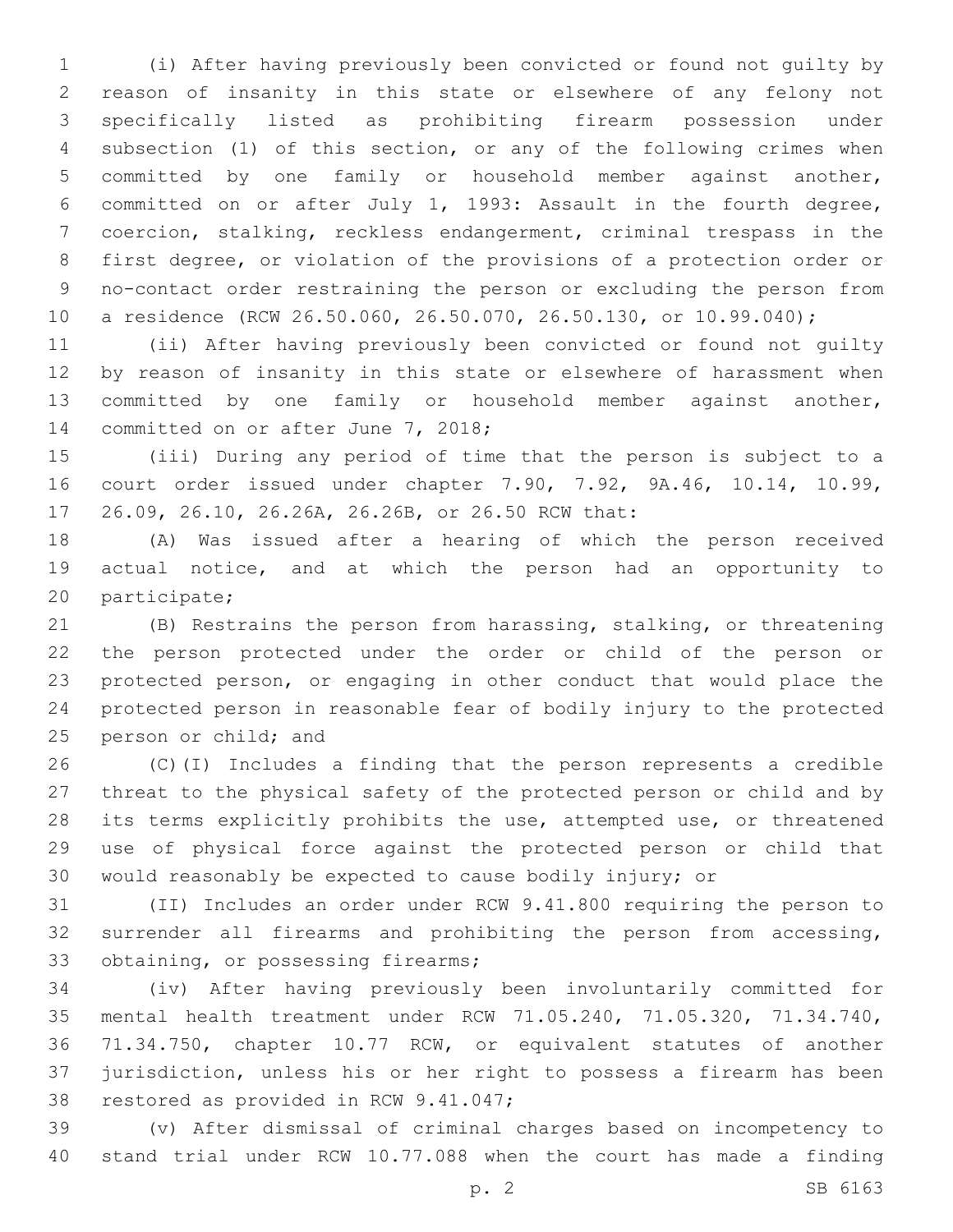indicating that the defendant has a history of one or more violent acts, unless his or her right to possess a firearm has been restored 3 as provided in RCW 9.41.047;

 (vi) If the person is under eighteen years of age, except as 5 provided in RCW 9.41.042; and/or

 (vii) If the person is free on bond or personal recognizance pending trial, appeal, or sentencing for a serious offense as defined 8 in RCW 9.41.010 or for a felony charge under RCW 46.61.502(6) and  $9, 46.61.504(6)$ .

 (b) (a)(iii) of this subsection does not apply to a sexual assault protection order under chapter 7.90 RCW if the order has been modified pursuant to RCW 7.90.170 to remove any restrictions on 13 firearm purchase, transfer, or possession.

 (c) Unlawful possession of a firearm in the second degree is a class C felony punishable according to chapter 9A.20 RCW.

 (3) Notwithstanding RCW 9.41.047 or any other provisions of law, as used in this chapter, a person has been "convicted", whether in an adult court or adjudicated in a juvenile court, at such time as a plea of guilty has been accepted, or a verdict of guilty has been filed, notwithstanding the pendency of any future proceedings including but not limited to sentencing or disposition, post-trial or post-fact-finding motions, and appeals. Conviction includes a dismissal entered after a period of probation, suspension or deferral of sentence, and also includes equivalent dispositions by courts in jurisdictions other than Washington state. A person shall not be precluded from possession of a firearm if the conviction has been the subject of a pardon, annulment, certificate of rehabilitation, or other equivalent procedure based on a finding of the rehabilitation of the person convicted or the conviction or disposition has been the subject of a pardon, annulment, or other equivalent procedure based on a finding of innocence. Where no record of the court's disposition of the charges can be found, there shall be a rebuttable presumption 33 that the person was not convicted of the charge.

 (4)(a) Notwithstanding subsection (1) or (2) of this section, a person convicted or found not guilty by reason of insanity of an offense prohibiting the possession of a firearm under this section other than murder, manslaughter, robbery, rape, indecent liberties, arson, assault, kidnapping, extortion, burglary, or violations with respect to controlled substances under RCW 69.50.401 and 69.50.410, who received a probationary sentence under RCW 9.95.200, and who

p. 3 SB 6163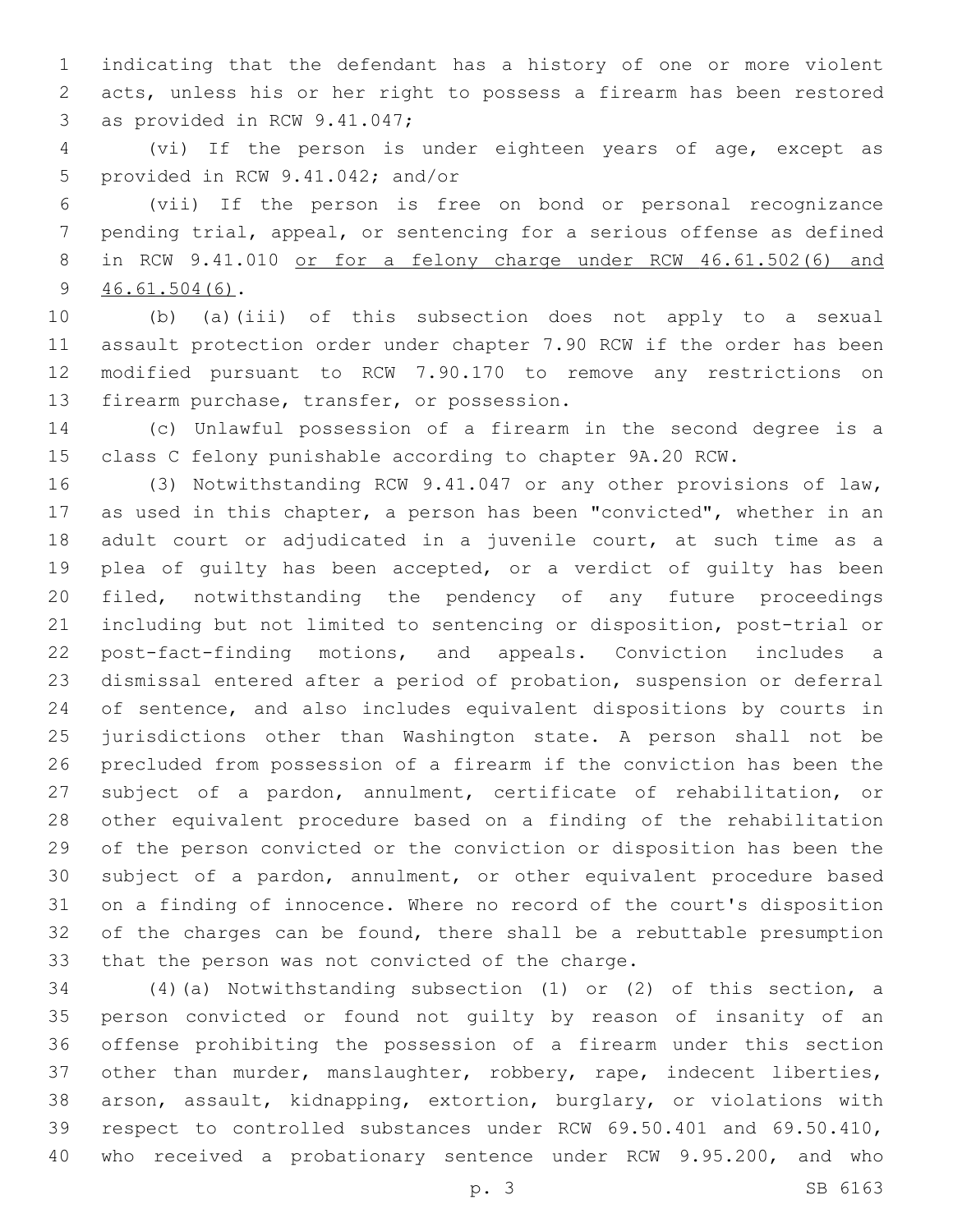received a dismissal of the charge under RCW 9.95.240, shall not be precluded from possession of a firearm as a result of the conviction or finding of not guilty by reason of insanity. Notwithstanding any other provisions of this section, if a person is prohibited from possession of a firearm under subsection (1) or (2) of this section and has not previously been convicted or found not guilty by reason of insanity of a sex offense prohibiting firearm ownership under subsection (1) or (2) of this section and/or any felony defined under any law as a class A felony or with a maximum sentence of at least twenty years, or both, the individual may petition a court of record to have his or her right to possess a firearm restored:

12 (i) Under RCW 9.41.047; and/or

 (ii)(A) If the conviction or finding of not guilty by reason of insanity was for a felony offense, after five or more consecutive years in the community without being convicted or found not guilty by reason of insanity or currently charged with any felony, gross misdemeanor, or misdemeanor crimes, if the individual has no prior felony convictions that prohibit the possession of a firearm counted as part of the offender score under RCW 9.94A.525; or

 (B) If the conviction or finding of not guilty by reason of insanity was for a nonfelony offense, after three or more consecutive years in the community without being convicted or found not guilty by reason of insanity or currently charged with any felony, gross misdemeanor, or misdemeanor crimes, if the individual has no prior felony convictions that prohibit the possession of a firearm counted as part of the offender score under RCW 9.94A.525 and the individual 27 has completed all conditions of the sentence.

 (b) An individual may petition a court of record to have his or her right to possess a firearm restored under (a) of this subsection (4) only at:30

 (i) The court of record that ordered the petitioner's prohibition 32 on possession of a firearm; or

 (ii) The superior court in the county in which the petitioner 34 resides.

 (5) In addition to any other penalty provided for by law, if a person under the age of eighteen years is found by a court to have possessed a firearm in a vehicle in violation of subsection (1) or (2) of this section or to have committed an offense while armed with a firearm during which offense a motor vehicle served an integral function, the court shall notify the department of licensing within